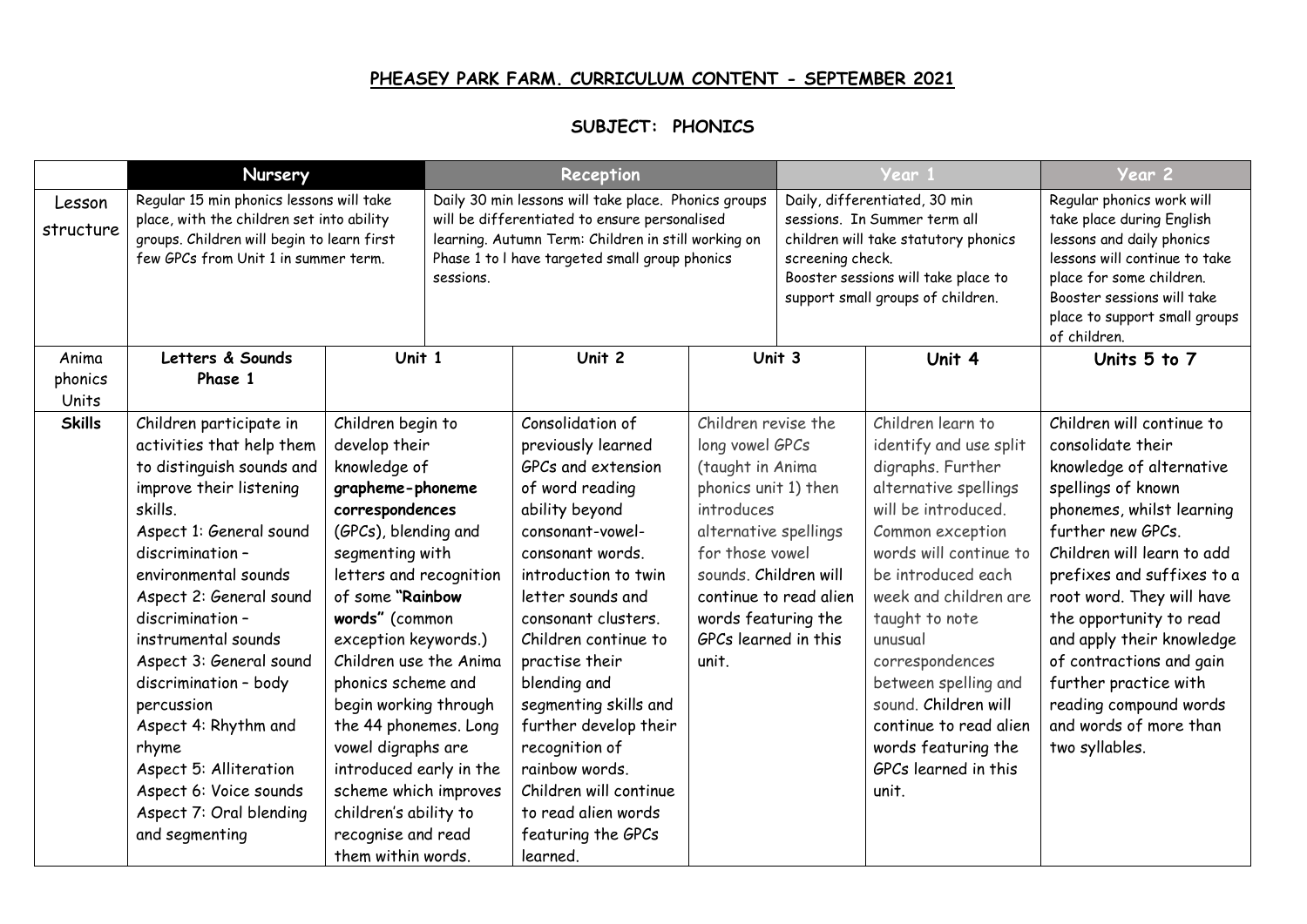## **PHEASEY PARK FARM. CURRICULUM CONTENT - SEPTEMBER 2021**

|                                          |                                                                                                                                                                                                                                                                                                                                                   | Children are also<br>introduced to nonsense<br>words (alien words).                                                                                                                                                                                                                                                                                                                              |                                                                                                    |                                                                       |                                                                                                                           |                                                                                                                                                  |
|------------------------------------------|---------------------------------------------------------------------------------------------------------------------------------------------------------------------------------------------------------------------------------------------------------------------------------------------------------------------------------------------------|--------------------------------------------------------------------------------------------------------------------------------------------------------------------------------------------------------------------------------------------------------------------------------------------------------------------------------------------------------------------------------------------------|----------------------------------------------------------------------------------------------------|-----------------------------------------------------------------------|---------------------------------------------------------------------------------------------------------------------------|--------------------------------------------------------------------------------------------------------------------------------------------------|
| <b>GPCs</b><br>covered                   |                                                                                                                                                                                                                                                                                                                                                   | Set $1 - p$ , $a$ , $t$ , $i$<br>Set 2 - n, ch, s, ee,<br>Set $3 - m$ , ar, e, c, k<br>Set 4 - d, o, sh, q<br>Set 5 - u, b, ng, oa<br>Set $6 - r$ , h, or, f<br>Additional sounds to be<br>taught: ck, ff, l, ll, ss<br>Set 7 - oo oo l ai<br>Set $8 - w$ igh th th<br>Set 9 - ear j ou ur<br>Set 10 - y oi z v<br>Set 11 - air x qu ew<br>Additional sounds to be<br>taught:<br>zz, ow, ure, er | Consonant clusters:<br>sl, sp, sn, sc, sk, st,<br>sw, bl, br, cl, cr, fr<br>fl, nk, gl, nd, gr, mp | <b>Extended Code</b><br>ai/ay, ee/ea, igh/ie<br>ew/ue, ou/ow<br>oa/ow | ir, aw, oe, au, ey, a-e,<br>e-e, i-e, o-e, u-e.ph<br>wh                                                                   | ve tch ore are oe<br>Investigate and learn how<br>to add suffixes (-s, -es, -<br>ing, -ed, -s, -er, -est, -y, -<br>en, -ful, -ly, -ment, -ness). |
| Common                                   |                                                                                                                                                                                                                                                                                                                                                   | the, to, $I$ , no, go,                                                                                                                                                                                                                                                                                                                                                                           | he, she, we, me, be,<br>was, you, they, all,                                                       | said, so, have, like,<br>some, come, were,                            | oh, their, people, Mr,<br>Mrs, looked, called,                                                                            |                                                                                                                                                  |
| exception<br>words<br>(Rainbow<br>words) |                                                                                                                                                                                                                                                                                                                                                   | into                                                                                                                                                                                                                                                                                                                                                                                             | are, my, her                                                                                       | there, little, one, do,<br>when, out, what                            | asked, water, where,<br>who, could, thought,<br>through, work, mouse,<br>many, laughed, because,<br>different, any, eyes, |                                                                                                                                                  |
| KS <sub>2</sub>                          | Regular phonics work will take place during English lessons. Phonics support is given in Key Stage 2 for those children who did not pass the phonics<br>screening check at the end of Year 2. Work on phonics continues throughout KS2 to support reading and the learning of new spelling patterns ensure<br>these skills are developed further. |                                                                                                                                                                                                                                                                                                                                                                                                  |                                                                                                    |                                                                       | friends, once.                                                                                                            |                                                                                                                                                  |

## **SUBJECT: PHONICS**